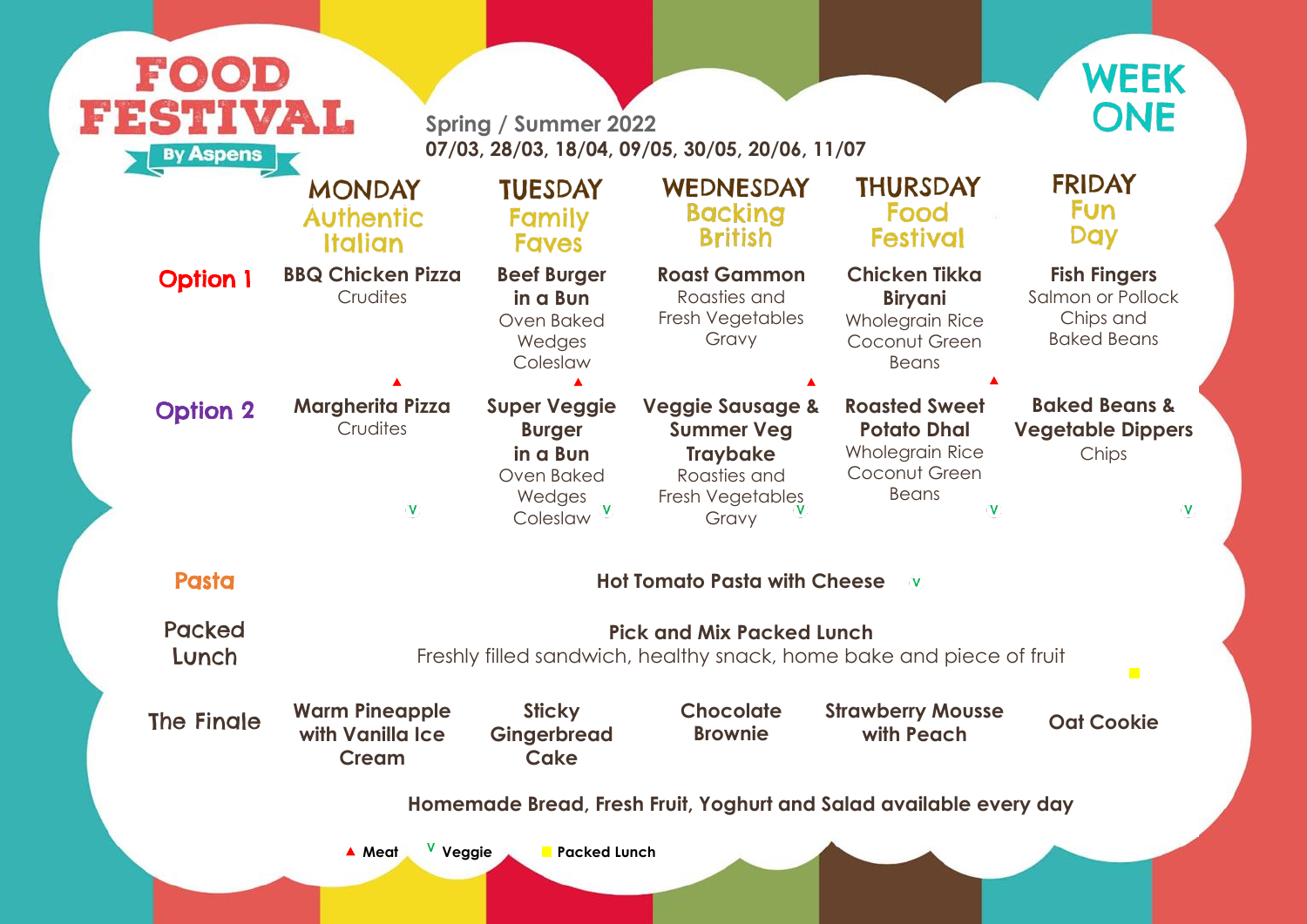#### **Baked Breaded Fish** Chips and Mushy Peas

| <b>FESTIVAL</b><br><b>By Aspens</b>                                |                                                                                                                     | <b>Spring / Summer 2022</b><br>21/02, 14/03, 04/04, 25/04, 16/05, 06/06, 27/06, 18/07 |                                                                                                      |                                                                                     | <b>TWO</b>                                                                                                   |  |  |
|--------------------------------------------------------------------|---------------------------------------------------------------------------------------------------------------------|---------------------------------------------------------------------------------------|------------------------------------------------------------------------------------------------------|-------------------------------------------------------------------------------------|--------------------------------------------------------------------------------------------------------------|--|--|
|                                                                    | <b>MONDAY</b><br><b>Authentic</b><br>Italian                                                                        | <b>TUESDAY</b><br>Family<br><b>Faves</b>                                              | WEDNESDAY<br><b>Backing</b><br><b>British</b>                                                        | <b>THURSDAY</b><br>Food<br><b>Festival</b>                                          | <b>FRIDAY</b><br><b>Fun</b><br><b>Day</b>                                                                    |  |  |
| <b>Option 1</b>                                                    | <b>Creamy Chicken</b><br><b>Pasta Bake</b><br><b>Whole Grain Penne</b><br><b>Garlic Slice</b><br><b>Green Salad</b> | <b>BBQ Pulled Pork &amp;</b><br>Mash<br>Carrots                                       | <b>Roast Chicken &amp;</b><br><b>Stuffing</b><br>Roasties and<br>Fresh Vegetables<br>Gravy           | <b>Beef Lasagne</b><br>Potato Wedges<br><b>Rainbow Slaw</b>                         | <b>Baked Breaded</b><br><b>Fish</b><br>Chips and<br><b>Mushy Peas</b>                                        |  |  |
| <b>Option 2</b>                                                    | <b>Veggie Bolognese</b><br><b>Whole Grain Penne</b><br><b>Garlic Slice</b><br><b>Green Salad</b>                    | <b>Baked Bean &amp;</b><br><b>Veggie Sausage</b><br><b>Cowboy Pie</b><br>Carrots      | <b>Cheese &amp; Spring</b><br><b>Onion Pastry Slice</b><br>Roasties and<br>Fresh Vegetables<br>Gravy | <b>Veggie Nachos &amp;</b><br><b>Cheese</b><br>Potato Wedges<br><b>Rainbow Slaw</b> | <b>Carrot &amp; Potato</b><br><b>Cakes Homemade</b><br><b>Tomato sauce</b><br>Chips and<br><b>Mushy Peas</b> |  |  |
| <b>Pasta</b>                                                       | <b>Hot Tomato Pasta with Cheese</b><br>$\mathbf{V}$                                                                 |                                                                                       |                                                                                                      |                                                                                     |                                                                                                              |  |  |
| <b>Packed</b><br>Lunch                                             | <b>Pick and Mix Packed Lunch</b><br>Freshly filled sandwich, healthy snack, home bake and piece of fruit            |                                                                                       |                                                                                                      |                                                                                     |                                                                                                              |  |  |
| The Fingle                                                         | <b>Slice &amp; Custard</b>                                                                                          | <b>Peach Puff Pastry Rice Krispie Cakes</b>                                           | <b>Chocolate &amp;</b><br><b>Marshmallow</b><br><b>Cake</b>                                          | <b>Apple Pie &amp;</b><br><b>Custard</b>                                            | $\mathbf{r}$<br><b>Fruity Flapjack</b>                                                                       |  |  |
| Homemade Bread, Fresh Fruit, Yoghurt and Salad available every day |                                                                                                                     |                                                                                       |                                                                                                      |                                                                                     |                                                                                                              |  |  |



## **FRIDAY Fun** Day